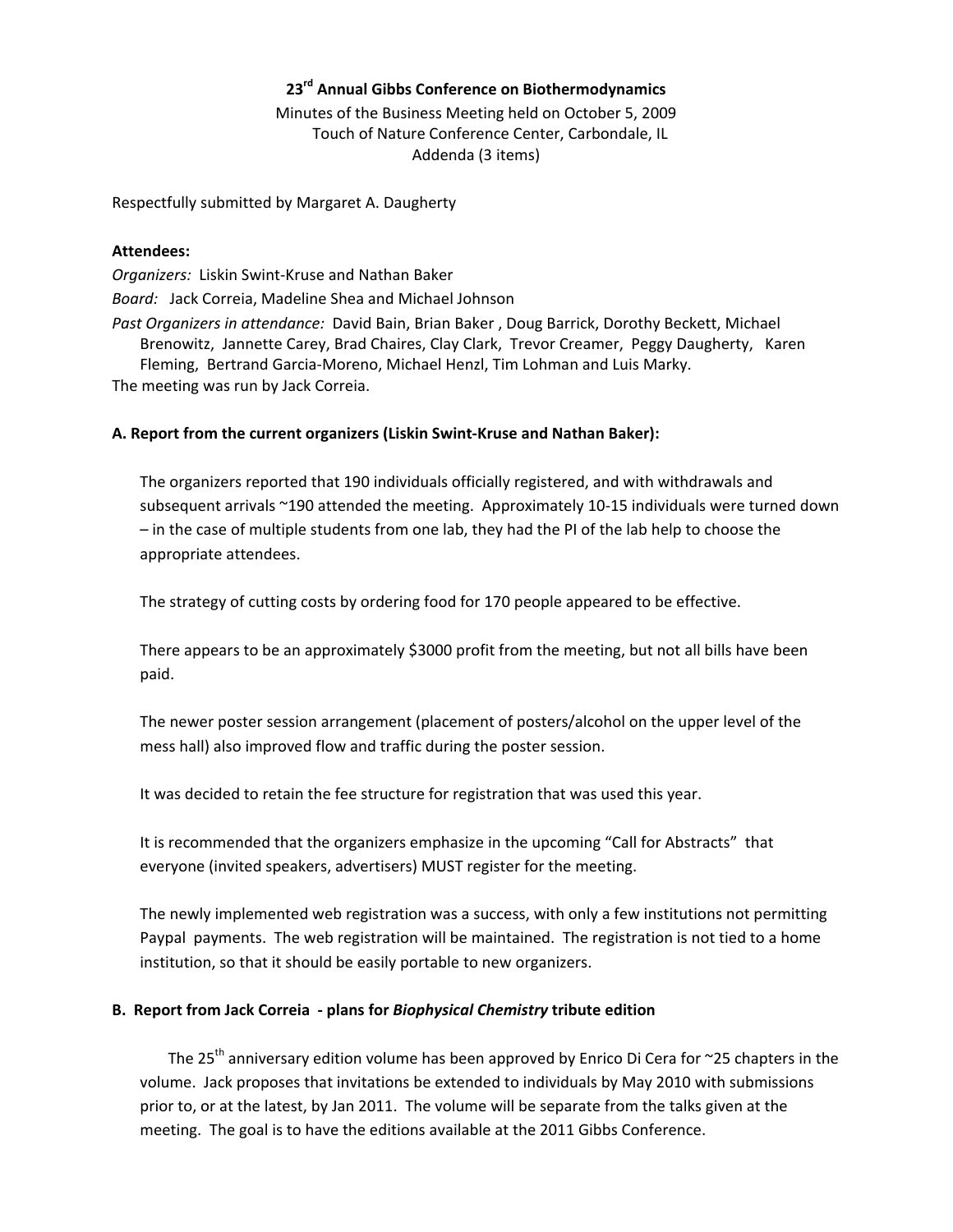The volume is proposed to have 2 "historical" chapters. It was suggested that the remainder of the submissions, include as part of the chapter, incorporation of some ideas of how the Gibbs Conference influenced the research (i.e., to enable the branding of the Conference). Madeline proposed that some of the chapters be collaborative chapters.

Editors need to be chosen for this process. The Board of Directors will continue the conversations on this process and a decision will be made by the time of Biophysical Society meeting.

With regards to the edition, there needs to be some clarification of the review process of the submitted papers. Additionally, there appears to be some flexibility in the number of chapters.

As an update to this section: Jack Correia has contacted Enrico Di Cera and the following issues have been clarified. 1) submit 30-35 manuscripts directly to Enrico; 2) he will assign them for review to the editors for a single review; 3) he makes final decision about acceptance; 4) Editors will be members of the board (Correia, Johnson, Shea, Marky, Garcia‐Moreno) plus Tim Lohman and Brad Chaires. Both Brad & Tim serve on the Advisory editorial board of Biophys Chem. 5) Efforts are in progress to construct a list of authors who will be invited to submit titles to be considered for the 30‐35 submissions.) 6) There will be one historical chapter tentatively planned to be written by Madeline Shea and Mike Brenowitz.

## **C. Election of President‐Elect:**

The Society members voted to elect Karen Fleming (Johns Hopkins University) as President‐Elect.

# **D. Selection of organizers for the 24th Gibbs Conference on Biothermodynamics, 2010.**

Vince Licata (Louisiana State University) and Elisar Barbar (Oregon State University) were elected to be organizers for the upcoming conference. The chosen dates for the upcoming  $24<sup>th</sup>$  Conference will be chosen to avoid conflict with local events.

## **E. Discussion of Other Items of Business**

1. Proposing new organizers for upcoming meetings: it is *incumbent* upon the past organizers to solicit potential organizers and bring their names to the Business Meeting. The general agreement was that continuity in attendance (hence support of the meeting) was a stipulation of being nominated.

2. Choice of organizers: Past organizers may be tapped to help organize upcoming meetings. It was suggested that a more established faculty member be paired with a junior faculty member. Additionally, it was suggested that "grooming" of junior faculty members be more transparent.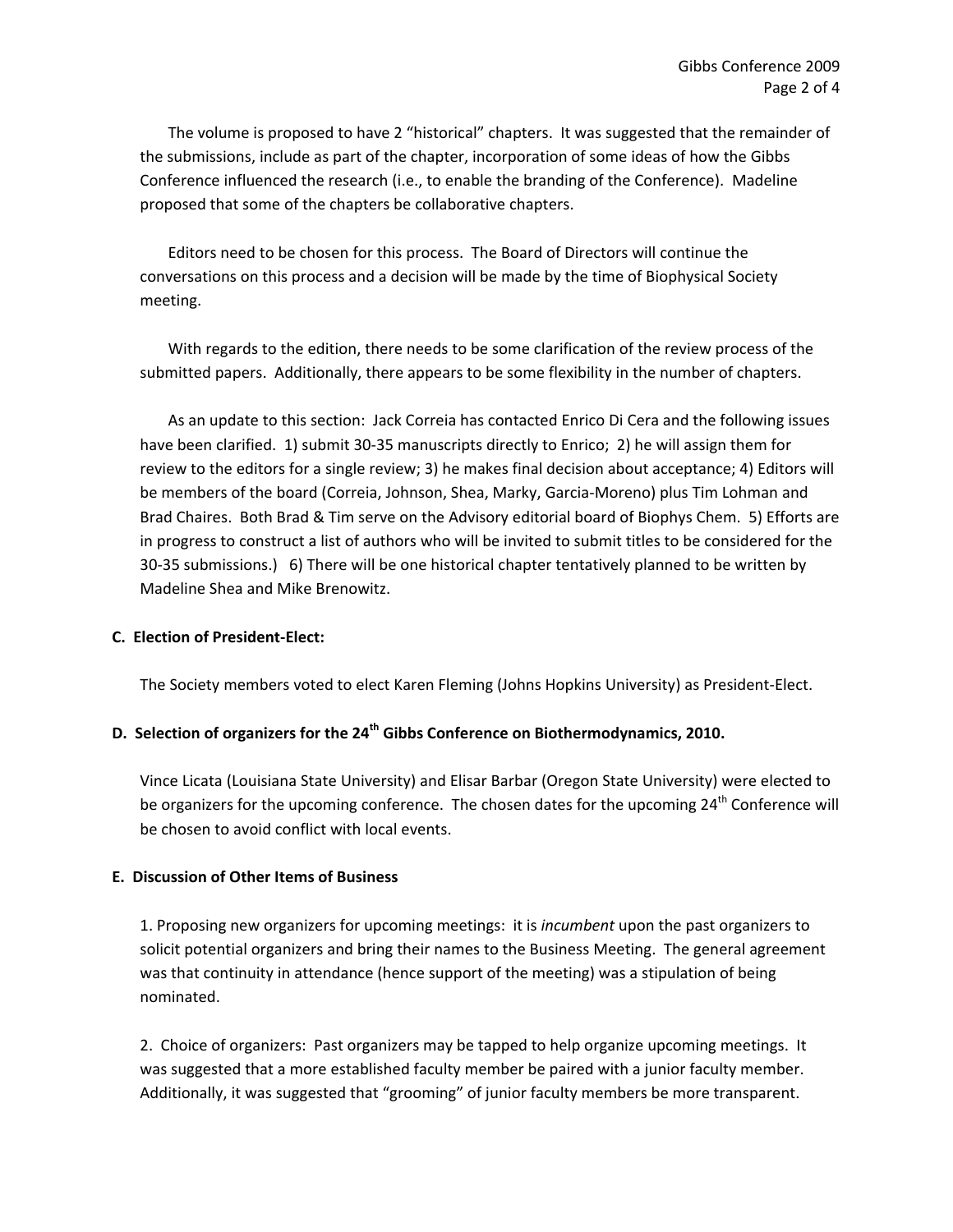## **Addenda to the Business Meeting Notes**

The following items were incorporated based on conversations that were initiated after the business meeting, or materials that became available later.

#### **1. Treasurer's Report (submitted by Michael L. Johnson). Submitted 10/26/09.**

As of Jan 1 we had \$21,377.62 in the bank. I paid \$110 in corporation and lawyer fees in January. I think that we will receive about \$500 in interest this year. Liskin thinks that the meeting will show a profit of about \$3,566.41 Thus, I think we will end the year at \$25,334.03, more or less.

#### **2. Use of any type of recording device during sessions:**

Work that is presented at the Gibbs Conference on Biothermodynamics may represent unpublished work. We expect that all attendees will respect the intellectual property of others at the meeting. This means that the recording of scientific information that is presented is forbidden unless prior permission is obtained from the authors of the work. This should be stated explicitly and prominently during promotion of the upcoming conferences and in the conference program.

As an FYI: The following statement is found on the website for the Gordon Research Conference (www.grc.org).

"To encourage open communication, each member of a Conference agrees that any information presented at a Gordon Research Conference, whether in a formal talk, poster session, or discussion, is a private communication from the individual making the contribution and is presented with the restriction that such information is not for public use. The recording of lectures by any means, the photography of slide or poster material, and printed reference to Gordon Research Conferences papers and discussion is prohibited. Scientific publications are not to be prepared as emanating from the Conferences. Authors are requested to omit references to the Conferences in any publication. Guests are not permitted to attend the Conference lectures and discussion sessions. Each member of a Conference acknowledges and agrees to these restrictions when registration is accepted and as a condition of being permitted to attend a Conference. Although Gordon Research Conference staff will take reasonable steps to enforce the restrictions against recording and photographing Conference presentations, each member of a Conference assumes sole responsibility for the protection and preservation of any intellectual property rights in such member's contributions to a Conference. "